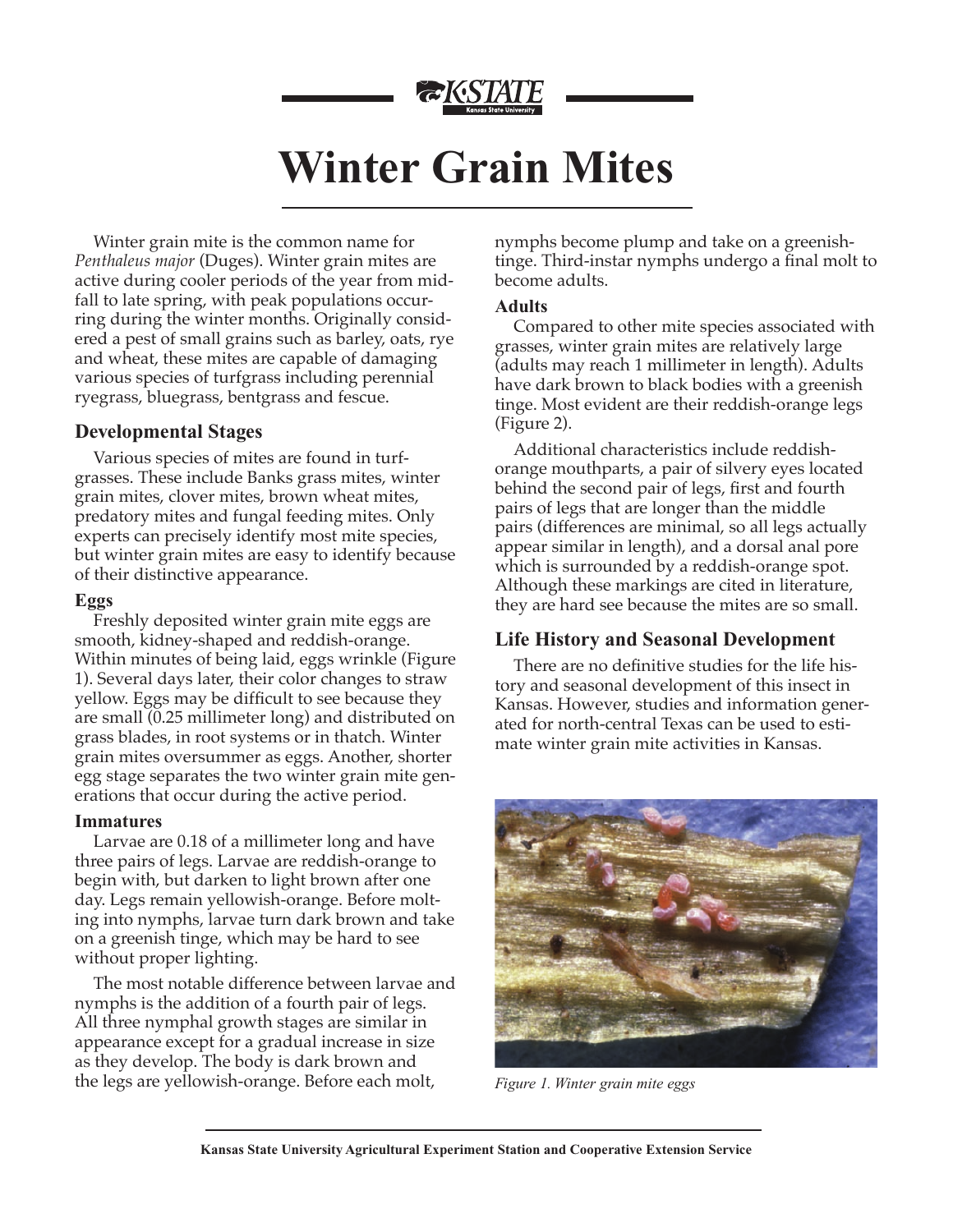

## **Life History**

Temperature is an important factor in the development and abundance of winter grain mites. While time spent in various life stages varies depending on temperatures, under optimum conditions the average number of days from oviposition to death of an adult mite is 98.1 days.

| Egg incubation  | $=$ | $25.0$ days |
|-----------------|-----|-------------|
| Larval stage    | $=$ | 12.2 days   |
| Nymphal stage 1 | $=$ | 8.6 days    |
| Nymphal stage 2 | $=$ | 7.8 days    |
| Nymphal stage 3 | $=$ | 7.0 days    |
| Adult           | $=$ | 37.5 days   |

Oviposition is heaviest between 50 and 60˚F. Female mites require no males. Unfertilized eggs produce more female mites. The average number of eggs is 31 per female. Optimum temperature for egg hatch is 45 to 55˚F. Adult activities are greatest between 40 and 75˚F.

### **Seasonal Development**

There are two generations of winter grain mites per year. Generally, activity begins around Nov. 1 when cooler temperatures and adequate moisture stimulate the hatching of first generation larvae from oversummered eggs. Mite activities cease about April 15 after second generation adults have deposited the next batch of eggs, which do not hatch once temperatures exceed 75˚F. During the approximately 5½ months when these insects are present, populations peak about Feb. 1 (generation 1) and April 1 (generation 2).

## **Damage**

Winter grain mite mouthparts are made up of a pair of chelicerae (modified anterior appendages). Each chelicera is short and armed with two distal and downward-curved teeth. The beak-like che-



*Figure 2. Winter grain mite adult Figure 3. Winter grain mite damage*

licerae are used to pierce the skin of host plants. Mites feed on the chlorophyll and cellular fluids that ooze out.

Because of the white-gray appearance of damaged or dead cells, leaves and stems may look flecked (Figure 3). Extensive feeding on individual leaves and stems may result in a coalescence of dead spots, causing an overall silver or gray color. A heavily infested lawn may look gray or silver from a distance (Figure 4). At the very least, such feeding damage is no worse than winter-killed leaf tissue. But if mites persist and move down to the crown area, extensive feeding can kill plants.

Most turf entomologists agree that presence of winter grain mites does not automatically spell disaster. In most cases, lawns rebound even after heavy mite pressure. The mite population peaks in April and shuts down when the weather warms. This peak coincides with rapid growth of cool-season grasses. Lawns that have been slow to greenup because of mite feeding rapidly flush new growth, and these insects are soon forgotten.

Drought-stressed lawns subjected to overwhelming winter grain mite populations have been severely damaged or killed in eastern Kansas. When lush green lawns that received timely acaracide treatments are compared to untreated lawns killed by winter grain mites, this pest's impact is evident.

## **Control Recommendations**

Specific guidelines for controlling these insects have not been developed. Because winter grain mites are not considered an important pest, it is unlikely that major research will be conducted to generate control guidelines.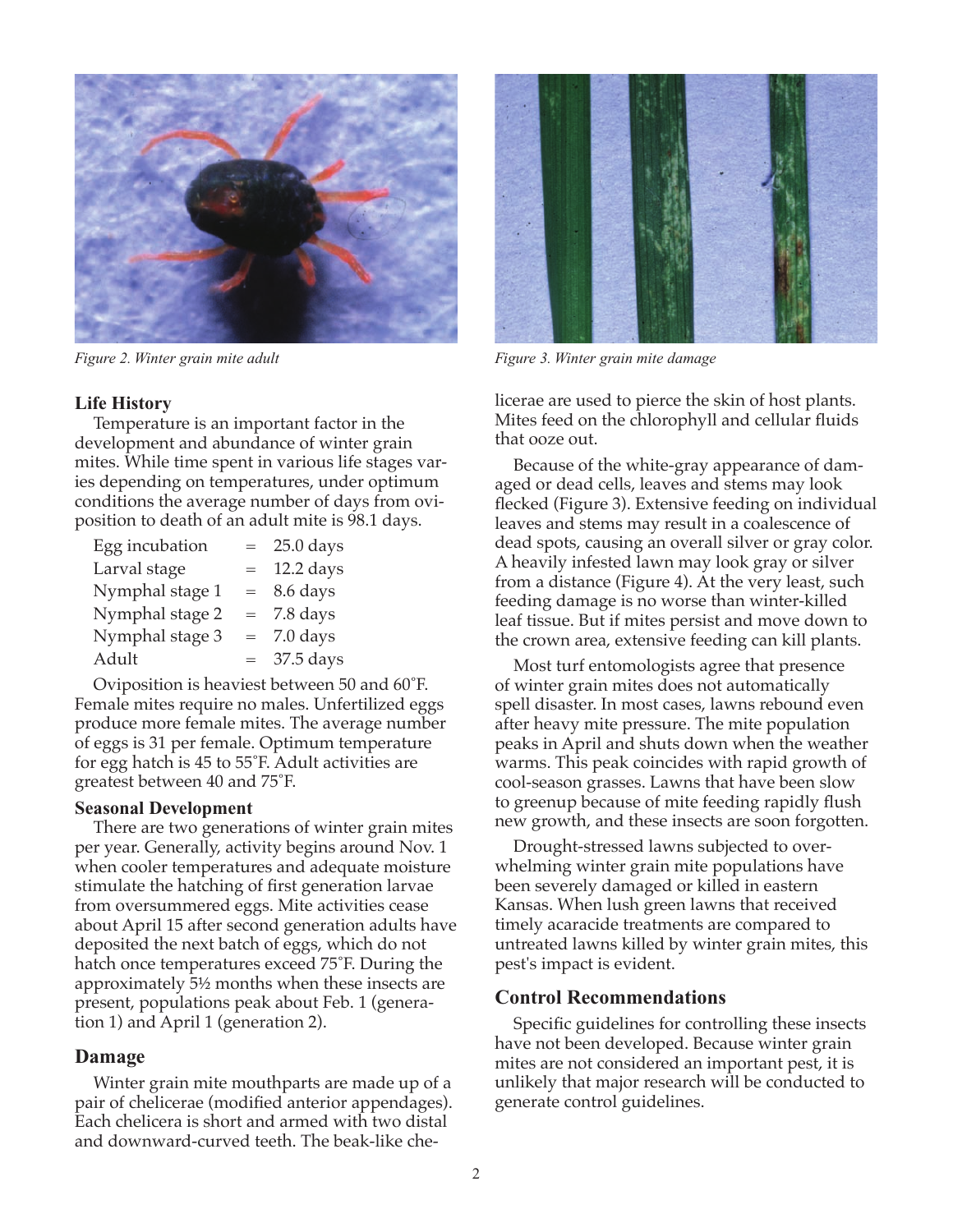

*Figure 4. Lawn infested with winter grain mites*

#### **Observing winter grain mites**

It is difficult to assess winter grain mite populations for several reasons. As previously mentioned, these mites are small. Looking for them requires keen eyesight and patience. Winter grain mites are light sensitive. They hide during daylight hours. At the end of the day, winter grain mites come out of the soil and climb grass blades for nighttime feeding. On overcast days, mites may be active throughout the day. Under snow cover, these mites may feed continually. Activity can vary depending on the temperature. Winter grain mites are easily disturbed. They drop to the ground when blades of grass are touched or handled. It is difficult to count mites hidden in thatch or soil, and they reportedly burrow 5 inches into the soil, depending on temperatures and moisture. Winter grain mites are not equally distributed and are nearly impossible to find. Experience has shown that they congregate in grassy areas near porch steps, sidewalks, driveways, decorative stones or timbers, and the bases of trees, mailboxes and lamp posts.

Even if it were possible to accurately count and record the actual numbers of individual winter grain mites, the decision to initiate or withhold treatment would still be uncertain because there are no established winter grain mite threshold treatment levels. Also, the vigor and health of individual plants, thickness of stand and prevailing environmental conditions, especially availability of soil moisture for plants, would alter the extent of damage caused by varying populations of winter grain mites at individual sites.

#### **Treatment options**

Lawns that may be treated with an acaracide should be inspected for the presence of winter grain mites. The decision to treat depends on the individual. If picture-perfect turf is expected, treatments might be required when only a few

mites are observed. If less than perfect turf is acceptable, it may be best to wait and apply rescue treatments only if necessary.

Lawn-care specialists may find it difficult to decide whether or not to use control measures against winter grain mites. Clients may be dissatisfied if no control is used and insects delay greenup or cause dead spots or lawns. Based on experience, lawn-care professionals have developed a sense of when acaracide treatments might be warranted.

Several active ingredients are used in insecticides that are registered for the control of mites in lawns. TalstarOne, Onyx and BifenthrinPro contain the active ingredient bifenthrin. The active ingredient deltamethrin is used in DeltaGard T&O. Lambdacyhalothrin is used in Scimitar and Battle. Battle and Scimitar GS are restricted-use products and can only be purchased and applied by individuals certified by the Kansas Department of Agriculture or applied by uncertified personnel under the direct supervision of certified individuals.

*The user is responsible for reading the product label to ensure safe and legal use.*